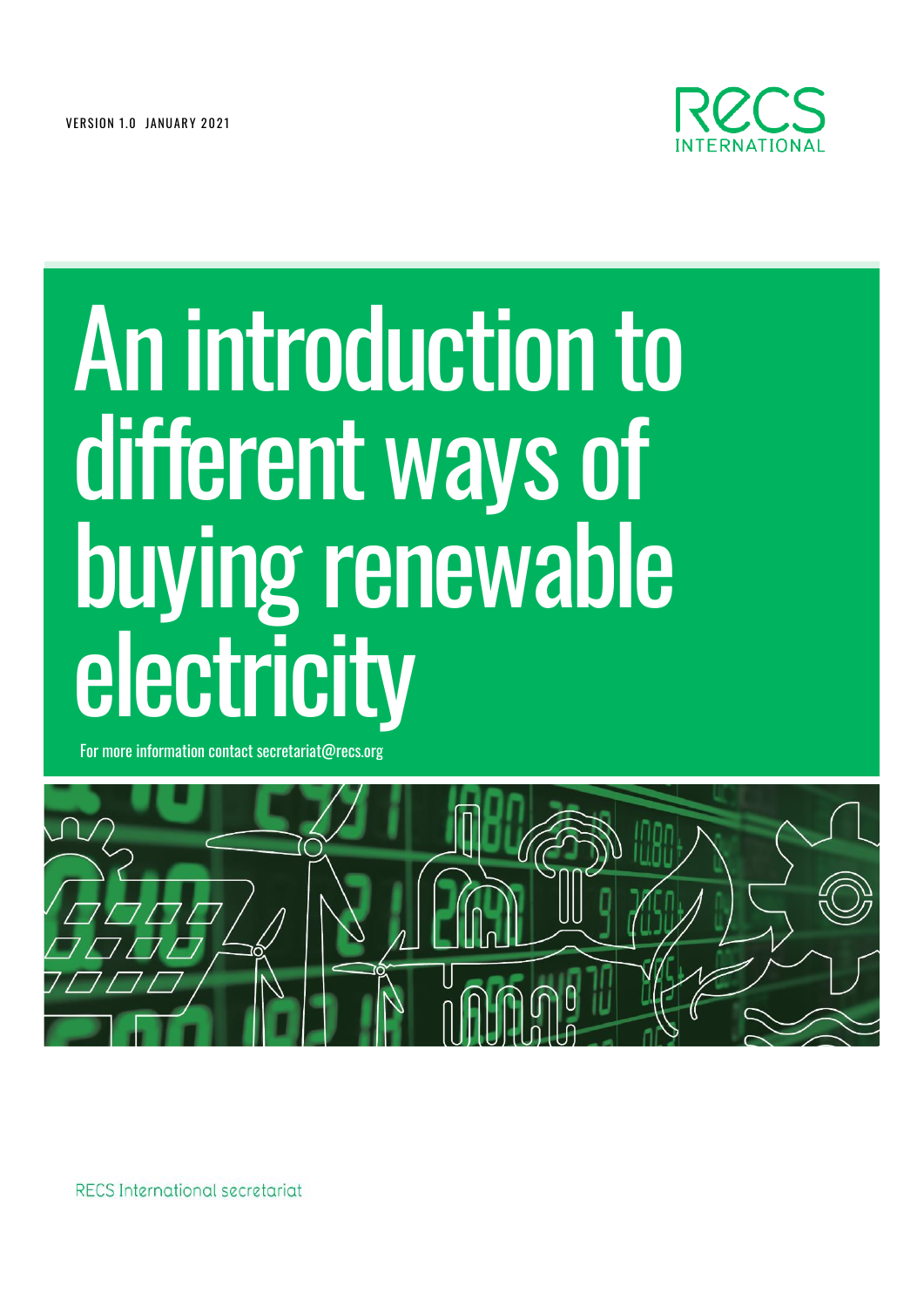

#### The basics of buying renewable electricity

Electricity is not a tangible product that can be packaged and physically transported. It is a charge that must be maintained on a grid. When a consumer buys power from a producer, that power cannot be boxed and delivered directly to them. Instead, the *producer injects their electrical* charge onto the grid in one place and the consumer takes the same amount of charge off the grid somewhere else. System operators work to maintain a balance between the injection and off-taking of power. Without this balance, grids fail – causing blackouts. When a consumer buys power, they are not buying physical electricity, they are buying the right to remove a given amount of charge from the grid.

A standard contract to buy power will supply the consumer with electricity, as a commodity, that is generated by any producer and sold through wholesale and retail markets. For a consumer to buy power from a specific generator and claim the use of that power requires a book & claim accounting system, because the electricity grid is not able to take power from one generator and deliver it to one consumer. Such systems allow producers to 'book' the attributes of a given unit of power when it is injected into the grid in the form of an energy attribute certificate (EAC). Those attribute certificates can then be transferred to a customer, who then 'claims' them as proof that they paid for a given type of electricity. The unit these certificates typically cover is one megawatt-hour (1MWh) of power, and the attributes they cover are aspects such as what technology was used to make the power, where the power was generated, the age of the installation that produced the power, and whether the installation received any public support.

## Bundled or unbundled?

A key principle of book and claim systems is that the attributes of a given product are separated from the underlying product itself. This means that an EAC can be sold either together with the underlying power, or separately from it. When the EAC and underlying power are traded in a contract together, it is described as 'bundled', a term which originates from US REC (Renewable Energy Certificate) markets. When the EAC and underlying power are traded in separate contracts, it is described as 'unbundled'. In either case, the principles remain unchanged and a producer who can have their power certified with an EAC can benefit from the income of two product streams: 1. the physical power, and 2. The underlying attributes, as represented by an EAC. Which producers can have their power certified depends on the prevailing laws in the country where the

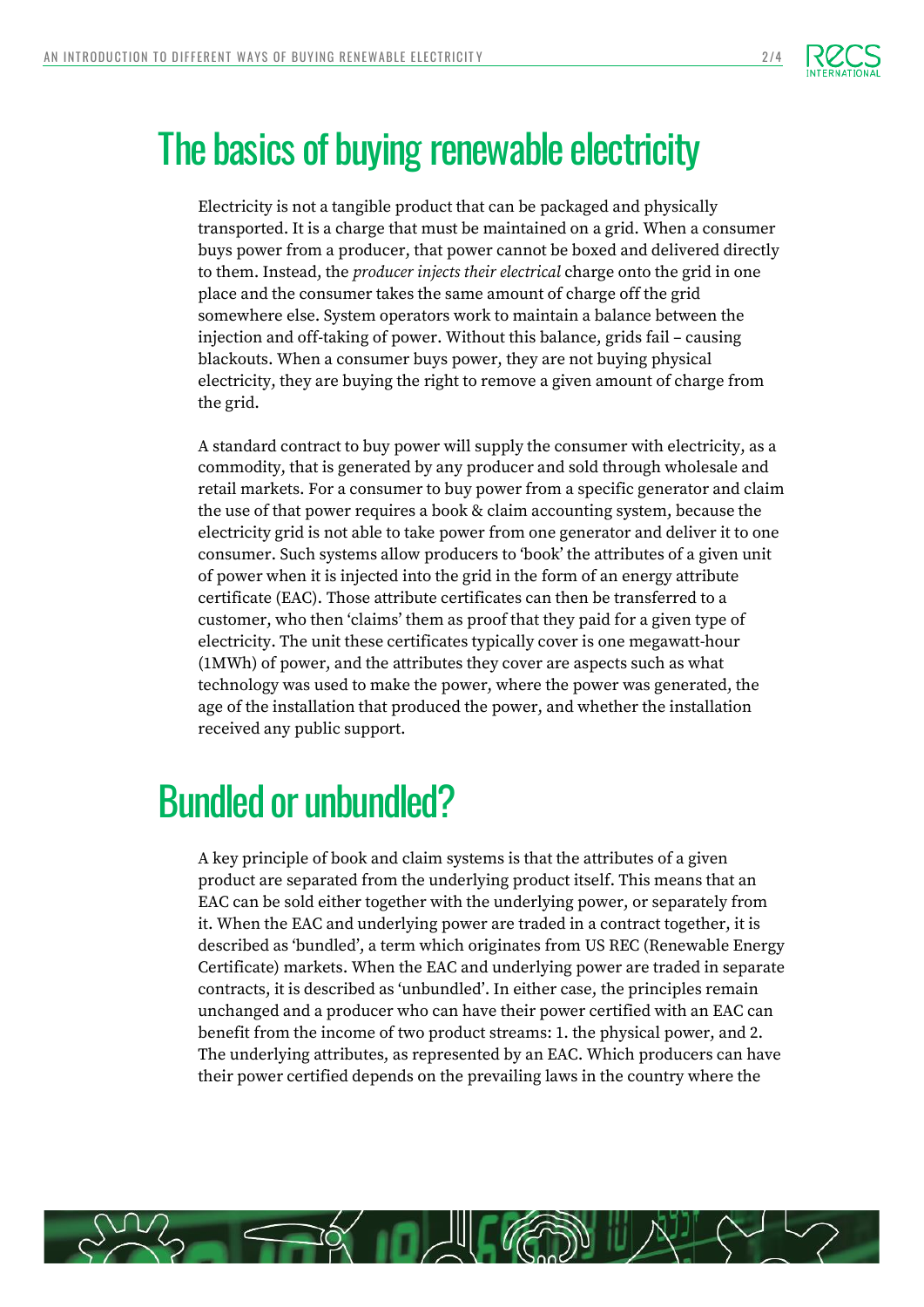

power is being generated. The amount a producer can earn from their EACs depends mainly on how much supply there is of the kind of energy they are producing compared to the demand for that specific product.

There are no discernible differences between EACs that are sold as unbundled or bundled, other than bundled EACs being sold by the party selling the physical power, in the same contract. While the terms 'bundled' and 'unbundled' have had qualitative differences projected on to them by some stakeholders, these distinctions are largely irrelevant to the associated income received by the electricity generator. To this end, whether EACs and their underlying power are sold together or separately makes no fundamental difference to the impact renewable electricity markets can have on the energy transition. If consumers are buying EACs for renewable electricity, they are providing an income stream to renewable electricity producers. Furthermore, while individual end-users may choose to buy both power and attributes from the same device owner, the terms 'bundled' and 'unbundled' may or may not apply to such purchases, depending on the contractual form being used.

With either procurement choice, the fundamental principles remain the same. The more renewables consumers buy, the greater the market signal for more renewable electricity and the more incentive, and income, there is for renewable electricity producers to invest in new installations – all of which helps to accelerate the energy transition. The contractual form that both producers and consumers chose for those trades is a secondary consideration. More information about options for maximising the reliability and impact of buying renewable electricity can be found in **[RECS International](https://www.recs.org/news/recs-international-publishes-guidance-for-market-participants)'s guidance for [market participants.](https://www.recs.org/news/recs-international-publishes-guidance-for-market-participants)**

#### Bundling and Power Purchase Agreements

Power purchase agreements (PPAs) are increasingly held up as the gold standard of renewable energy purchasing. As a particular class of long-term contracts for the supply of electricity, they are often extolled for providing a stable income stream for renewable power generators. At their core, PPAs are simply contracts agreed, usually for an extended period, between generators and consumers that can be used to supply or purchase any type of electricity. However, this is a complex and growing market with many different forms of PPAs, which are sometimes split into three overarching categories: private wire, physical, and virtual (also known as synthetic) PPAs. Despite this simple nomenclature, these terms cover a range of complex contractual forms and are sometimes understood differently by different stakeholders. It should also be